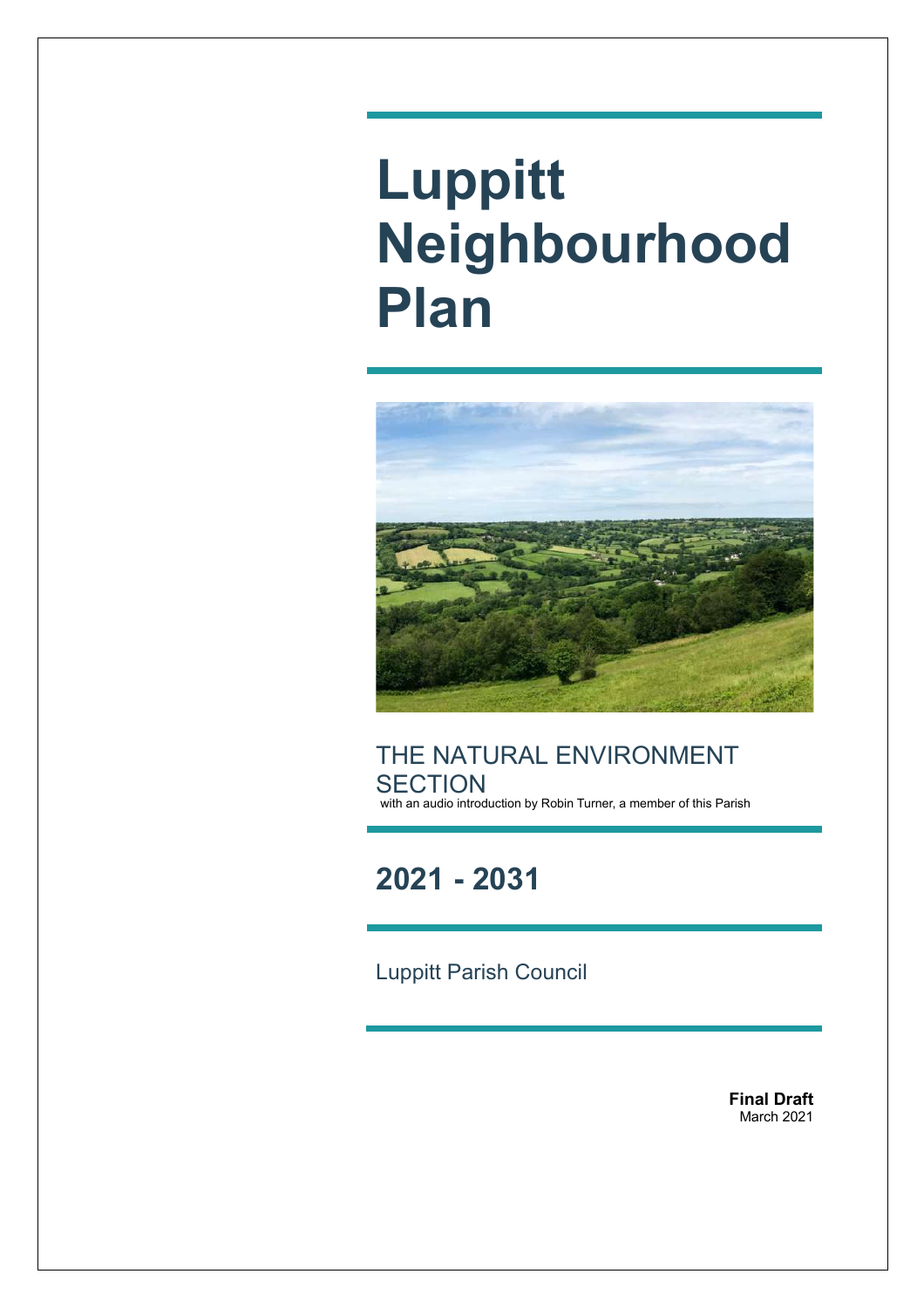# 5. The Natural Environment

## **5.1 Introduction**

Protection of the natural environment and the landscape is probably the single most important objective when considering proposals for development and land use change in the parish. Conservation and enhancement of the parish's ecology and biodiversity are vitally important, as is the protection of its rural tranquillity and the special quality of its rolling distant views and dark skies. The strategic aims and policies that follow seek to provide that protection for generations to come.

Luppitt is a rural parish of hills and river valleys, narrow lanes and high Devon banks all of which give a sense of unaltered timelessness. The River Otter forms much of the eastern boundary and the River Love runs down the parish spine to join the Otter at Langford Bridge. Any visitor will be struck by the dramatic ridge of Hartridge Common, the spectacular rise of Dumpdon Hill and the rolling contours of Hense Moor Common<sup>27</sup>. The A30/A303 trunk road sweeps past further east and the A35 is to the south, but the parish itself is not troubled by through traffic.

The parish has a long agricultural history and the field patterns that we see today have hardly changed in generations of farming, as can be seen by comparison with the parish tithe map of the mid  $1800's^{28}$ . The distinctive 'Blackdown' hedgerows, or field enclosures, are a fundamental feature of the local landscape as well as being vital for wildlife. A particular concern of the community is the retention of these traditional and ancient hedge banks. Devon hedges (usually referred to as 'Devon banks<sup>29</sup>') are a common feature of the landscape in Luppitt. They are usually formed of an earth bank faced with either stone or turf and topped with bushes or shrubs and the occasional tree. They are usually very old and play an important role as stock-proof barriers and shelter for livestock and crops. Importantly they provide the natural habitat for a broad biodiversity of insects and animals plus Devon flora and fauna. The farming community and other landowners in the parish play a key role in maintaining the integrity of these important features and the successful conservation of the hedges is critical to maintaining the special character of Luppitt's landscape.

#### **5.2 Aims and Objectives**

The issues relating to the natural environment raised through the consultation process have been summarised into the following strategic aims designed to protect the natural environment and its ecology, the tranquillity of the parish, its far reaching views and dark skies. Detailed objectives have been agreed as a way of delivering those aims through planning policies and community actions.

<sup>27</sup> Appendix 9 - Natural Parish Features

<sup>28</sup> Appendix 11 - Parish Tithe Map

<sup>29</sup> See Appendix 6, Part 2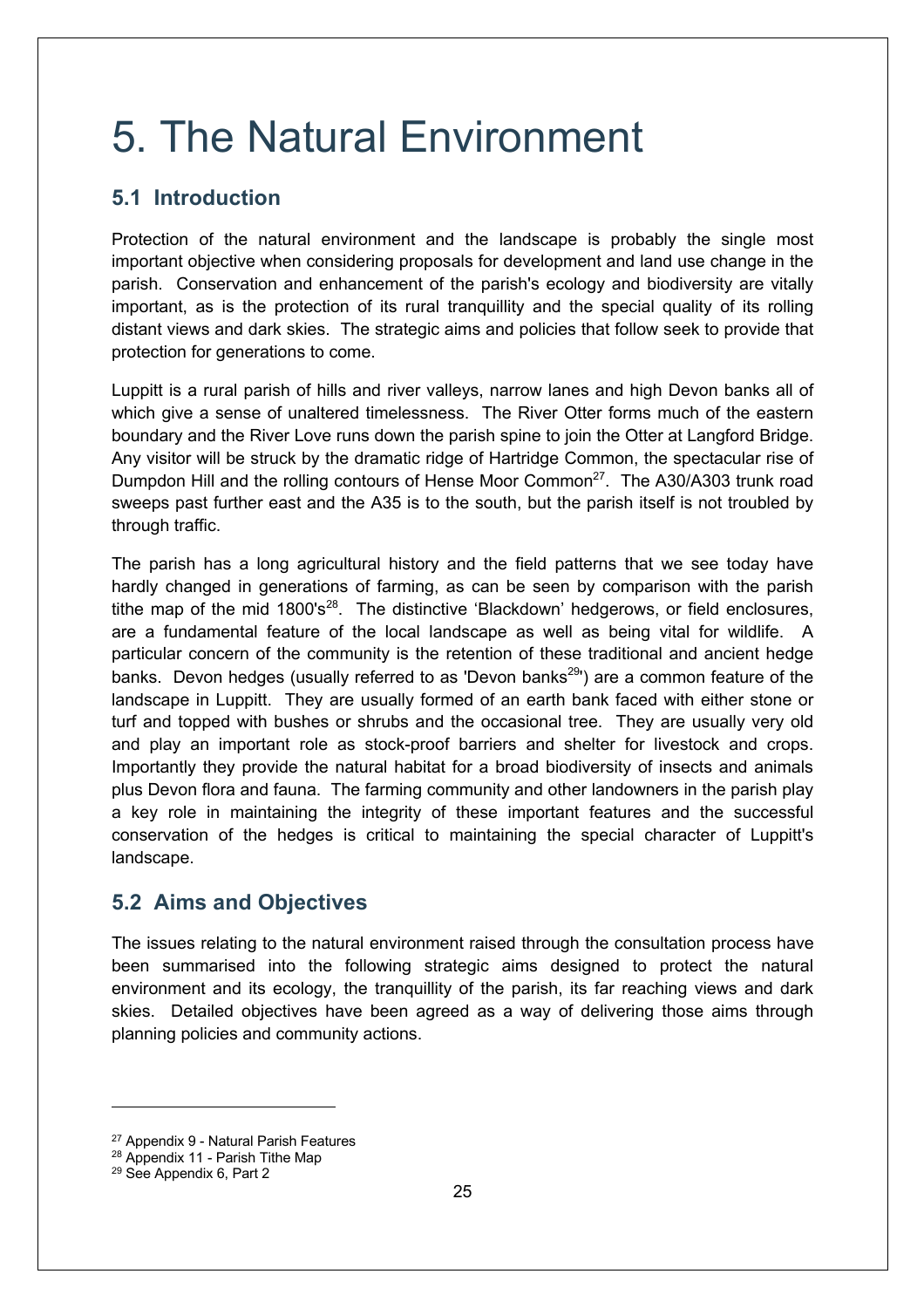| Aims                                                                                                                          | Objectives                                                                                                                                                                                                                                                                                                                                         |
|-------------------------------------------------------------------------------------------------------------------------------|----------------------------------------------------------------------------------------------------------------------------------------------------------------------------------------------------------------------------------------------------------------------------------------------------------------------------------------------------|
| 1 To protect and enhance the natural environment, its<br>ecology and biodiversity.                                            | 1.1 Support and encourage the work of the Trustees of<br>Luppitt Commons in the proper management and<br>stewardship of the Commons and the retention of their<br>status as Open Access Land under the Countryside<br>Rights of Way Act 2000.                                                                                                      |
|                                                                                                                               | 1.2 Support the work of the National Trust in the proper<br>management of the top of Dumpdon Hill and the retention<br>of its status as Open Access Land under the Countryside<br>Rights of Way Act 2000.                                                                                                                                          |
|                                                                                                                               | 1.3 Support the work of Natural England to protect and<br>enhance the biodiversity of Hense Moor Common and to<br>preserve its SSSI status.                                                                                                                                                                                                        |
|                                                                                                                               | 1.4 Support the work of The Blackdown Hills AONB<br>Partnership to protect the landscape's natural beauty.                                                                                                                                                                                                                                         |
|                                                                                                                               | 1.5 Support the work of Devon Wildlife Trust in managing<br>The Rough, a small nature reserve on the north side of<br>Dumpdon Hill.                                                                                                                                                                                                                |
|                                                                                                                               | 1.6 Encourage local farmers and landowners to join<br>appropriate countryside management schemes to further<br>protect and enhance the parish's landscape.                                                                                                                                                                                         |
|                                                                                                                               | 1.7 Require biodiversity enhancement measures to<br>compensate for any habitat loss, to ensure no net loss of<br>biodiversity value.                                                                                                                                                                                                               |
|                                                                                                                               | 1.8 Keep parishioners informed of work and<br>improvements being carried out on the Commons and<br>other public access land.                                                                                                                                                                                                                       |
|                                                                                                                               | 1.9 Support East Devon District Council in preventing<br>waste dumping and 'urban creep' <sup>30</sup> in the parish.                                                                                                                                                                                                                              |
| 2 To protect the tranquillity of the parish and its rural<br>nature.                                                          | 2.1 Ensure that the special rural characteristics of the<br>parish are respected in any planning permission granted<br>for new development.                                                                                                                                                                                                        |
|                                                                                                                               | 2.2 Resist any development that is likely to adversely<br>limpact upon the tranquillity and rural nature of the parish.                                                                                                                                                                                                                            |
|                                                                                                                               | 2.3 Seek ways to reduce any existing adverse impact<br>upon the tranguillity and rural nature of the parish.                                                                                                                                                                                                                                       |
| 3 To protect the far reaching rural views and maintain dark 3.1 Ensure that any future new development (residential,<br>skies | commercial or farm related) is sympathetically sited within<br>the contours of the land so as to cause no significant<br>adverse impact upon the rural landscape and distant<br>views.                                                                                                                                                             |
|                                                                                                                               | 3.2 Ensure that any future new development (residential,<br>commercial or farm related) is designed in such a manner<br>so as to cause no significant adverse impact upon the<br>rural landscape and distant views by the use of<br>appropriate building materials, natural and introduced<br>screening, appropriate building heights and massing. |

<sup>30</sup> Appendix 1 - Definitions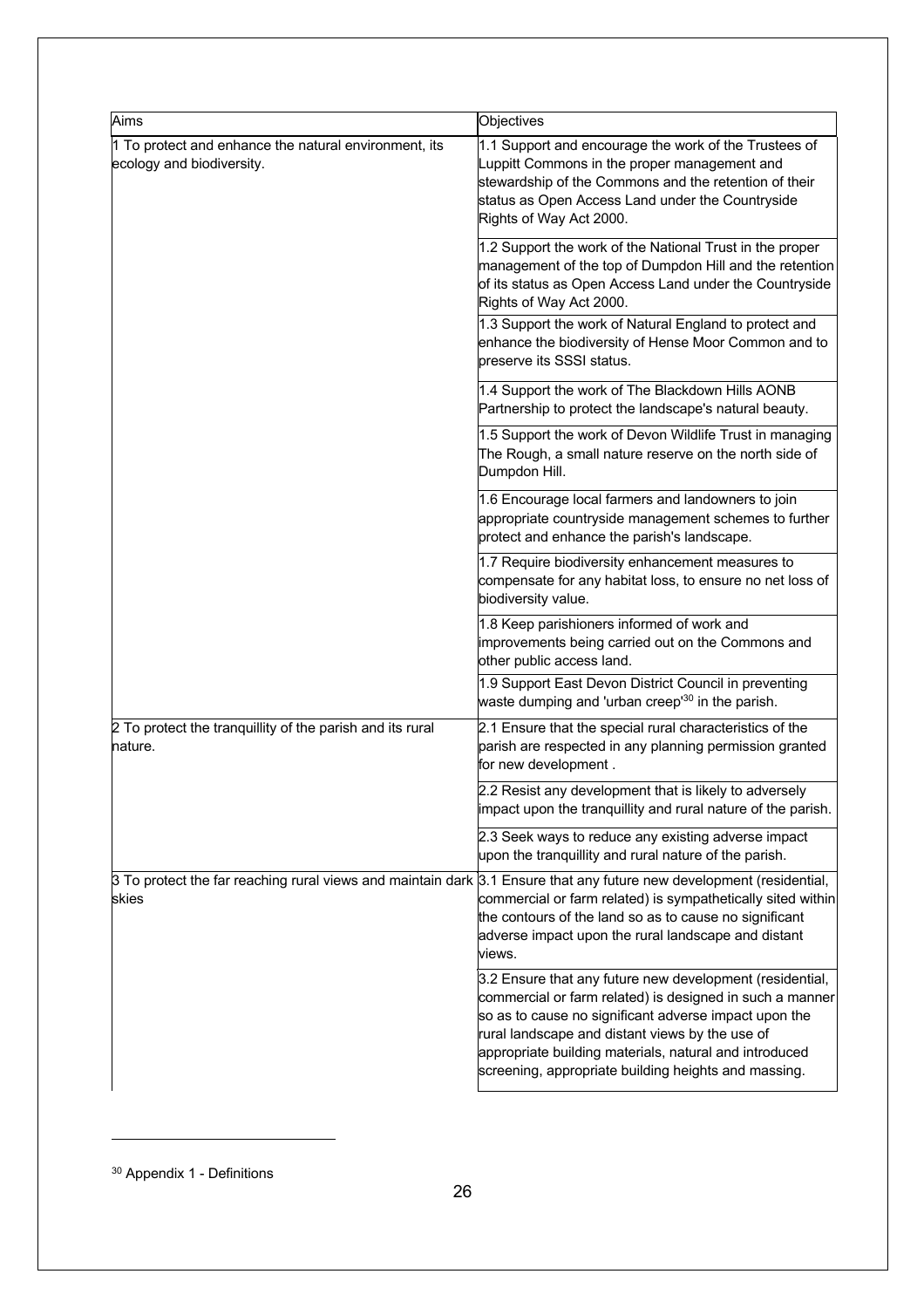|                 | 3.3 Ensure where possible that building materials and<br>screening materials and plant species used accord with<br>the preferred lists of local materials and native Devon<br>plant species in this Plan (Appendices 5 and 6). |
|-----------------|--------------------------------------------------------------------------------------------------------------------------------------------------------------------------------------------------------------------------------|
|                 | 3.4 Resist any development that has an adverse impact<br>upon the rural landscape and far reaching views.                                                                                                                      |
|                 | 3.5 Resist any development that does not maintain dark<br>skies and increases light or sound pollution.                                                                                                                        |
|                 | 3.6 Ensure that any new housing is designed in<br>accordance with the 'Blackdown Hills AONB Design<br>Guide for Houses <sup>31</sup> and the specific guidance contained<br>in this plan.                                      |
|                 | 3.7 Ensure that any new development takes account of<br>the principles and policies in the 'Blackdown Hills AONB<br>Management Plan <sup>132</sup> and the 'Luppitt Landscape<br>Character Assessment <sup>63</sup> .          |
| 4 Public Access | 4.1 Maintain public access to the open areas and network<br>of footpaths and bridleways providing that such access is<br>used legally and in accordance with the Countryside<br>Code.                                          |

#### **5.3 Protecting the Natural Environment**

It follows that such a unique environment must be protected against inappropriate development. This is the overriding objective for the community, and the policies in this plan have been developed to ensure that any future development is properly and sensitively sited within the contours of the landscape; of appropriate size and mass; and well-designed and constructed to fit discreetly and sympathetically into groupings of existing buildings.  $34^{35}$ Where screening is appropriate, hedging, trees and plants and other materials native to the area should be used. The height and effectiveness of such screening, relative to the scale of development, will be a material consideration in determining the outcome of any application for development within the parish.<sup>36</sup>

To further protect local ecology and prevent unnecessary damage by flooding, development in the flood plains of the River Otter or River Love will be strongly resisted $37$  except for essential agricultural buildings.

#### **5.4 Unauthorised Use of Farmland**

On occasion, land owners may inappropriately allow agricultural land to be used for nonagricultural purposes. This can result in 'urban creep<sup>38</sup> or the subtle, temporary or more obvious and permanent attempt to change land use through the storing and use of caravans,

<sup>&</sup>lt;sup>31</sup> Available from the Blackdown Hills AONB

<sup>&</sup>lt;sup>32</sup> Available from the Blackdown Hills AONB

<sup>33</sup> Available at www.luppittparishcouncil.co.uk

<sup>34</sup> See *'What Makes a View'* by Fiona Fyfe Associates available at www.blackdownhillsaonb.org.co

<sup>35</sup> See *Luppitt Landscape Character Assessment* available at www.luppittparishcouncil.co.uk

<sup>36</sup> See Appendix 6 - Native Species.

<sup>&</sup>lt;sup>37</sup> See Section 7 New Development and Land Use Change and Appendix 12 - Flood Plain Map

<sup>38</sup> Appendix 1 - Definitions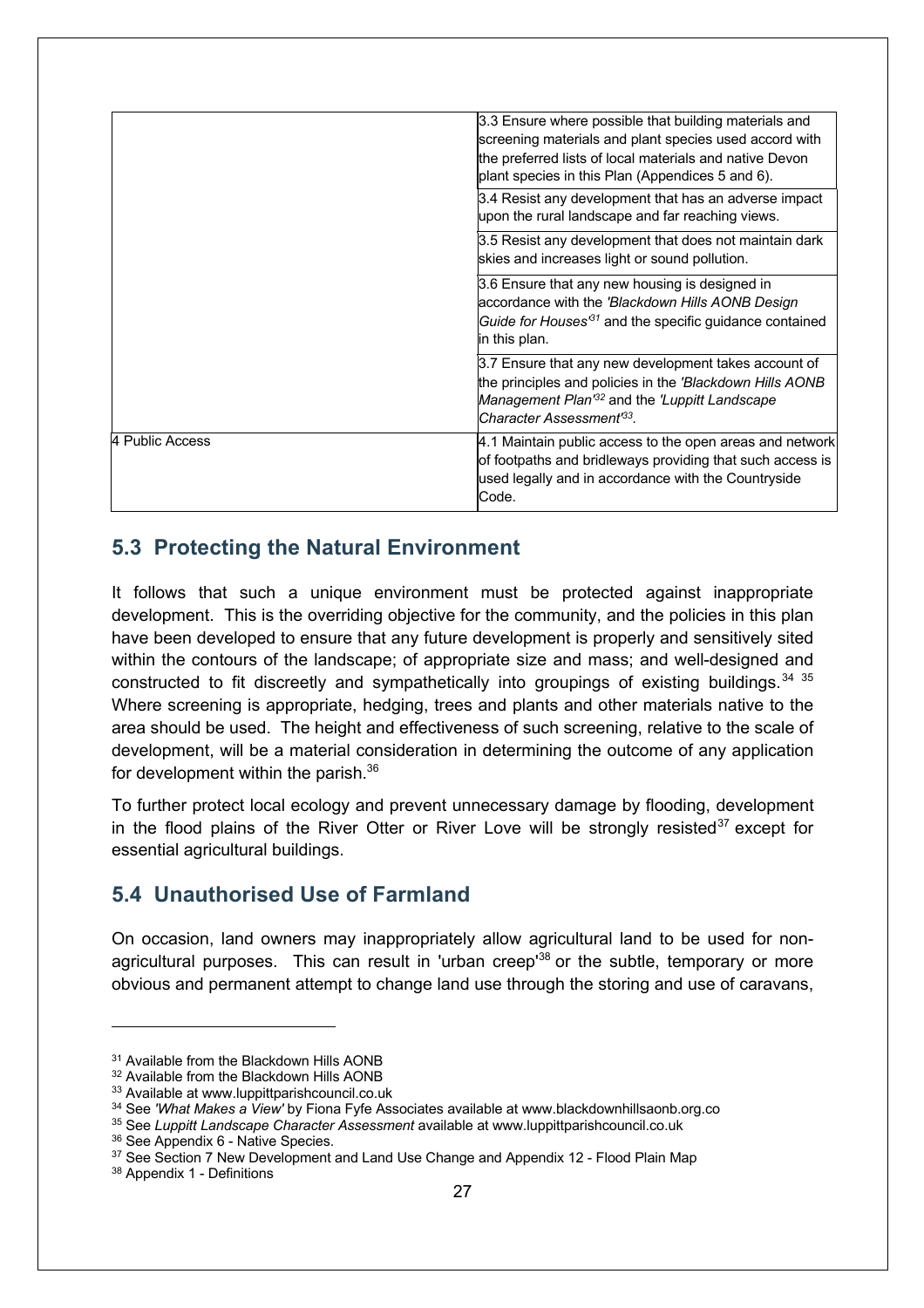cars, sheds, tents, containers, building materials and other non-agricultural paraphernalia on agricultural land, in addition to the dumping of rubbish and waste products. The result can be an unsightly impact upon the countryside and the Parish Council will work with landowners and East Devon District Council to help prevent and enforce against such unauthorised change in land use.

#### **5.5 Habitats**

Luppitt parish is an unspoilt rural area and a stronghold for rare habitats and precious species. The undulating shape of the landscape, intersected with river valleys and dotted with springs, is the result of a unique geology<sup>39</sup>. Habitats found here include heath-land and mire; hay meadows and grasslands; hedgerows; wet woodlands; ancient broad-leaved woodlands, rivers and streams. These habitats support an important variety of species including rare butterflies, birds, invertebrates, lizards and native mammals such as dormice and bats. The area is particularly rich in plant life, including rare orchids and mire species such as sundew. Remarkably, beavers have recently been established on the River Otter and in other parts of the parish as part of a Government breeding scheme. This will lead to new habitats being naturally created for amphibians and wildfowl. Protection of habitats is vitally important and as a general principle the Parish Council will not support schemes which will result in a loss of habitat unless adequate biodiversity enhancements are provided as compensation.

#### **5.6 The Commons**

The Commons form a significant part of the natural environment in Luppitt<sup>40</sup>. The Luppitt Commoners Trust owns the three large Commons (Luppitt Common, Hense Moor Common and Hartridge all on Commons Register CL41) and three very small Commons (Wick Green CL43, Wick Common CL44 and Ford Bridge CL45) which together amount to around 650 acres (263ha). Hense Moor Common and a small section of Hartridge Common are presently managed under a 10-year Countryside Stewardship Scheme (2018-2028), the aim being to improve these areas for wildlife and grazing. The scheme is run in conjunction with Natural England with a strict action plan for each year. Since 1986, Hense Moor Common (92.5ha) has been a Site of Special Scientific Interest  $(SSSI)^{41}$  supporting many rare plants and the internationally rare Marsh Fritillary. As a result of successful management, there has been a noticeable improvement in wildlife and flora in this part of Luppitt. The Commons are privately owned by the Trust but as commons registered under the 1965 Commons Registration Act open access is allowed to members of the public under The Countryside and Rights of Way Act 2000.

#### **5.7 Public Access**

The parish of Luppitt offers some of the most outstanding views in the county and it is important that these are fully enjoyed by walkers and other visitors to the area. The Parish

<sup>39</sup> See Appendix 10 - Landscape Character Map and the *Luppitt Landscape Character Assessment available from www.luppittparishcouncil.co.uk*

<sup>40</sup> See Appendix 7 - History of the Commons

<sup>41</sup> Appendix 1 - Definitions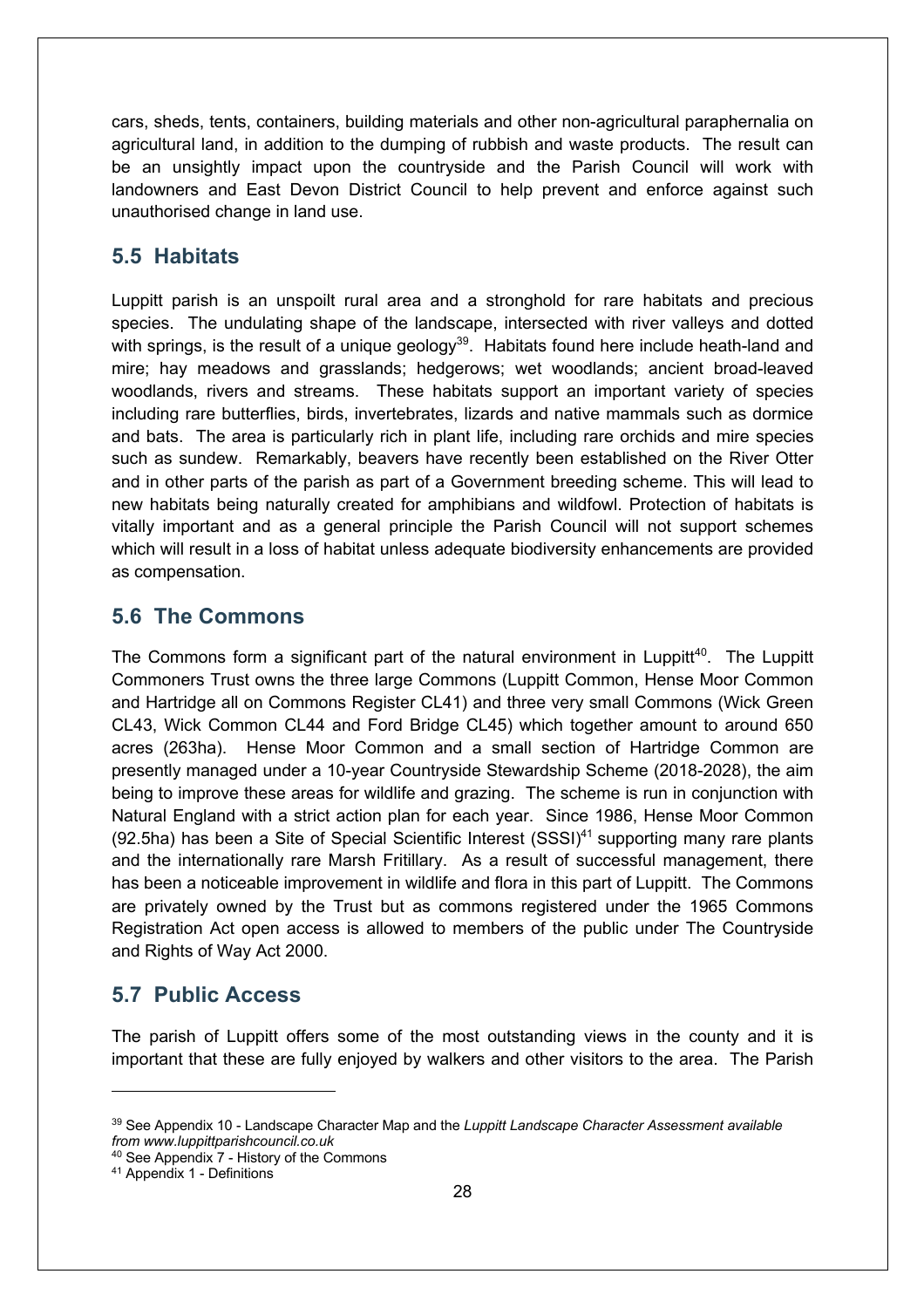Council is committed to maintaining public access to the open areas in the parish including Dumpdon Hill, Hartridge Common, and Hense Moor Common, in addition to the wider network of public footpaths and bridleways that cross private farmland. The condition of the public access routes is reported upon regularly and action taken as necessary to keep routes open. The Parish Council will support landowners in making sure that footpaths are used legally and in accordance with the Countryside Code (issued by Natural England) with proper respect for livestock, farmers and other users.

#### **5.8 Blackdown Hills (AONB) Management Plan**

In a wider context, Luppitt is part of the 'Blackdown Hills Area of Outstanding Natural Beauty', a designation which has recognised the national importance of this landscape since 1991.



#### $\bigcirc$  Luppitt<sup>42</sup>

The AONB partnership has a statutory duty to publish a Management Plan which sets out essential guidance for the protection and enhancement of the natural environment of all parishes within its boundaries. The Management Plan contributes to the strategic context for development by providing guidance to be taken into account in the preparation of Local Plans and Neighbourhood Plans.

The principles and guidance in the current document, the *'Blackdown Hills AONB*  Management Plan 2019-2024<sup> $#3$ </sup> have been taken into account in formulating the countryside protection polices in this Plan.

<sup>42</sup> Map Courtesy of the Blackdown Hills AONB

<sup>43</sup> Available from www.blackdownhillsaonb.org.uk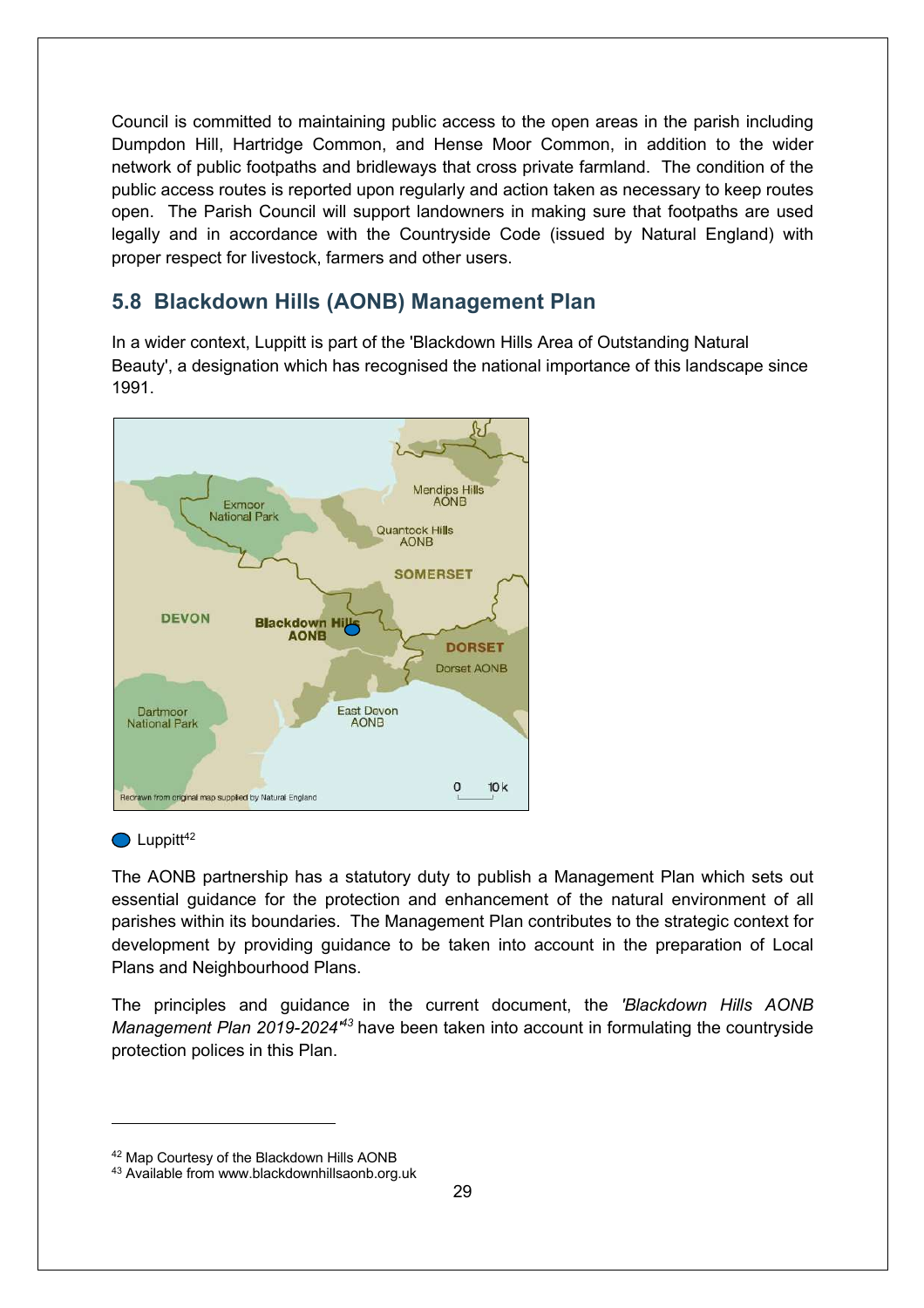A key message from the Management Plan:

*'To conserve and enhance the natural beauty of the Blackdown Hills by ensuring that all development affecting the AONB is of the highest quality, sensitive to landscape setting and conserves its wildlife, historic character and other special qualities' 44*

#### **5.9 Policies - The Natural Environment**

# **Policy NE1 Protecting and Enhancing the Rural Landscape**

**1. Rural Landscape and Distant Views** Development and change of use proposals will only be supported if they are sensitively located within the contours of the land and cause no adverse impact upon the rural landscape or distant views.

**2. Tranquillity and Rural Nature** Development and change of land use proposals will only be supported where there is no adverse impact upon the tranquillity, peace and rural nature of the landscape.

# **Policy NE2 Protecting and Enhancing Natural Habitats**

**1. Biodiversity** Development and change of land use proposals will only be supported where there is no adverse impact upon the natural environment or habitats, or where appropriate and acceptable measures are offered to fully mitigate such impacts, and where proposals deliver a net gain in the biodiversity<sup>45</sup> of habitats.

**2**. **Devon Banks**<sup>46</sup> Where development and change of land use proposals entail the removal of any part of a traditional Devon bank, development proposals will only be supported where mitigation measures include the replacement of the lost habitat which must be properly established and permanently maintained.

<sup>44</sup> *Blackdown Hills AONB Management Plan 2019-2024* - P60

<sup>45</sup> Government Circular 06/2005

<sup>46</sup> Appendix 1 - Definitions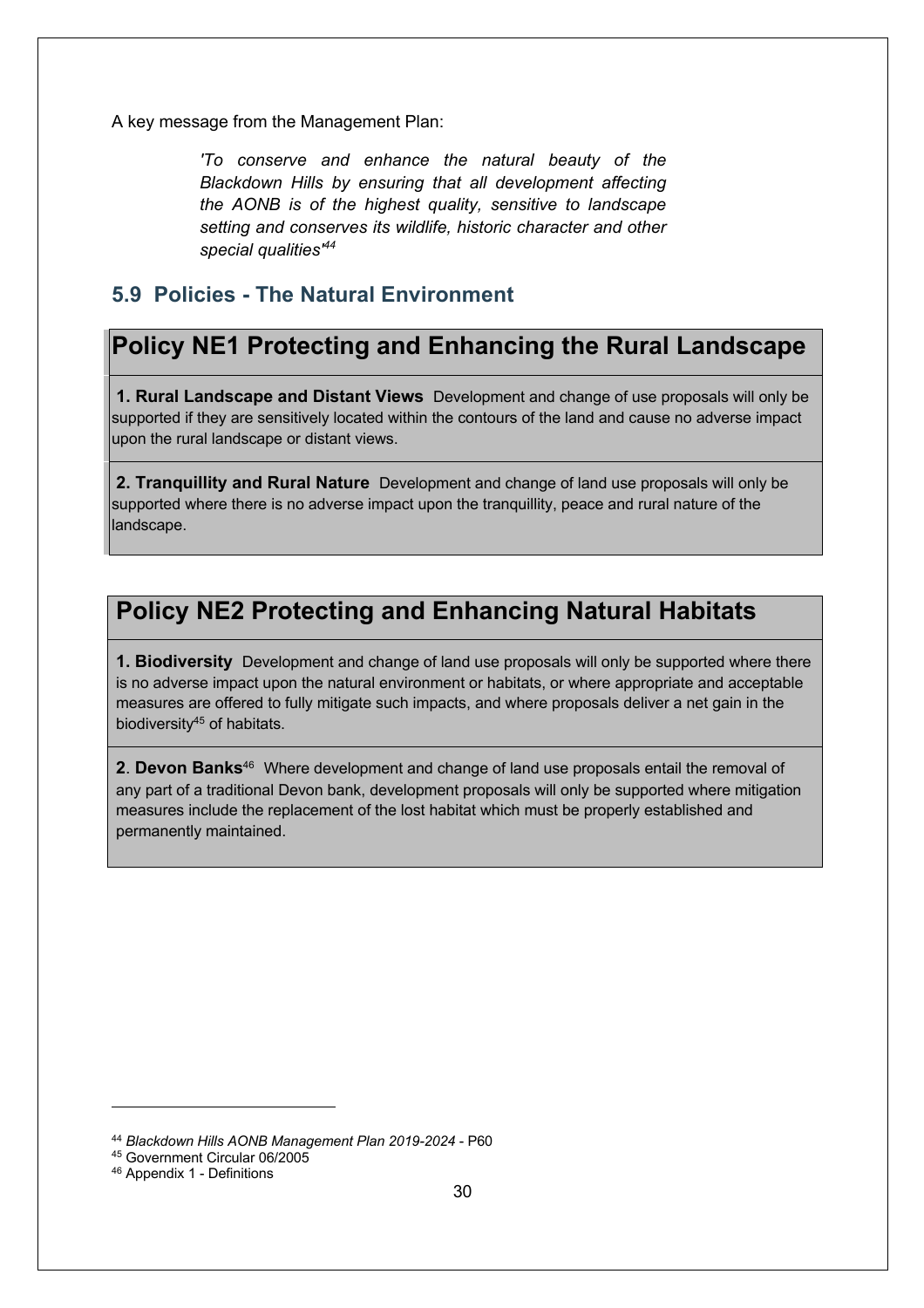#### **5.10 Community Actions - The Natural Environment**

**CA2 Open Access** The Parish Council will help to keep open the open access common and moorland areas and the network of public footpaths and bridleways and encourage such access to be used legally and in accordance with the Countryside Code<sup>47</sup>. **CA3** Luppitt Commons<sup>48</sup> The Parish Council will support the work of the Trustees of Luppitt Commons in the proper management and stewardship of the commons and the retention of their status as 'Open Access Land' under the Countryside Rights of Way Act 2000. **CA4 Changes to Open Access** The Parish Council will keep parishioners informed of any changes in access to the public access areas via the Parish Council website. **CA5 Existing Impact** The Parish Council will seek ways to reduce any existing impact upon the tranquillity and rural nature of the parish. **CA6 Keeping Luppitt Tidy** The Parish Council will encourage residents to keep Luppitt tidy by keeping verges clear of litter, maintaining and trimming roadside banks and hedges, and maintaining the village ponds whilst recognising the need to protect wildlife and habitats . **CA7 Unauthorised Use of Farmland** The Parish Council will actively work with landowners and East Devon District Council to help prevent and enforce against waste dumping, urban creep<sup>49</sup> and the otherwise unauthorised use of farmland in the parish. **CA8 Tree Planting** The Parish Council will encourage the planting of new, preferably native, trees particularly where existing trees are lost through disease<sup>50</sup>.

### **5.11 Policy Justification**

Whilst the principles and guidance contained in the *Blackdown Hills AONB Management Plan 2019-2024* must be considered as a 'material consideration' in the planning process, the Management Plan is not a statutory document as such. The primary purpose of the AONB designation is to *conserve and enhance natural beauty*. In pursuing the primary purpose, account must be taken of the needs of agriculture, forestry, other rural industries and also the economic and social needs of local communities. Particular regard should be paid to promoting sustainable forms of social and economic development that in themselves conserve and enhance the environment. The principles and policies of the AONB are vital in helping to protect the landscape of the Blackdown Hills but the most robust and convincing

<sup>&</sup>lt;sup>47</sup> Available from Natural England

<sup>48</sup> As described in 5.6 above

<sup>49</sup> Appendix 1 - Definitions

<sup>50</sup> Appendix 6 - Native Species